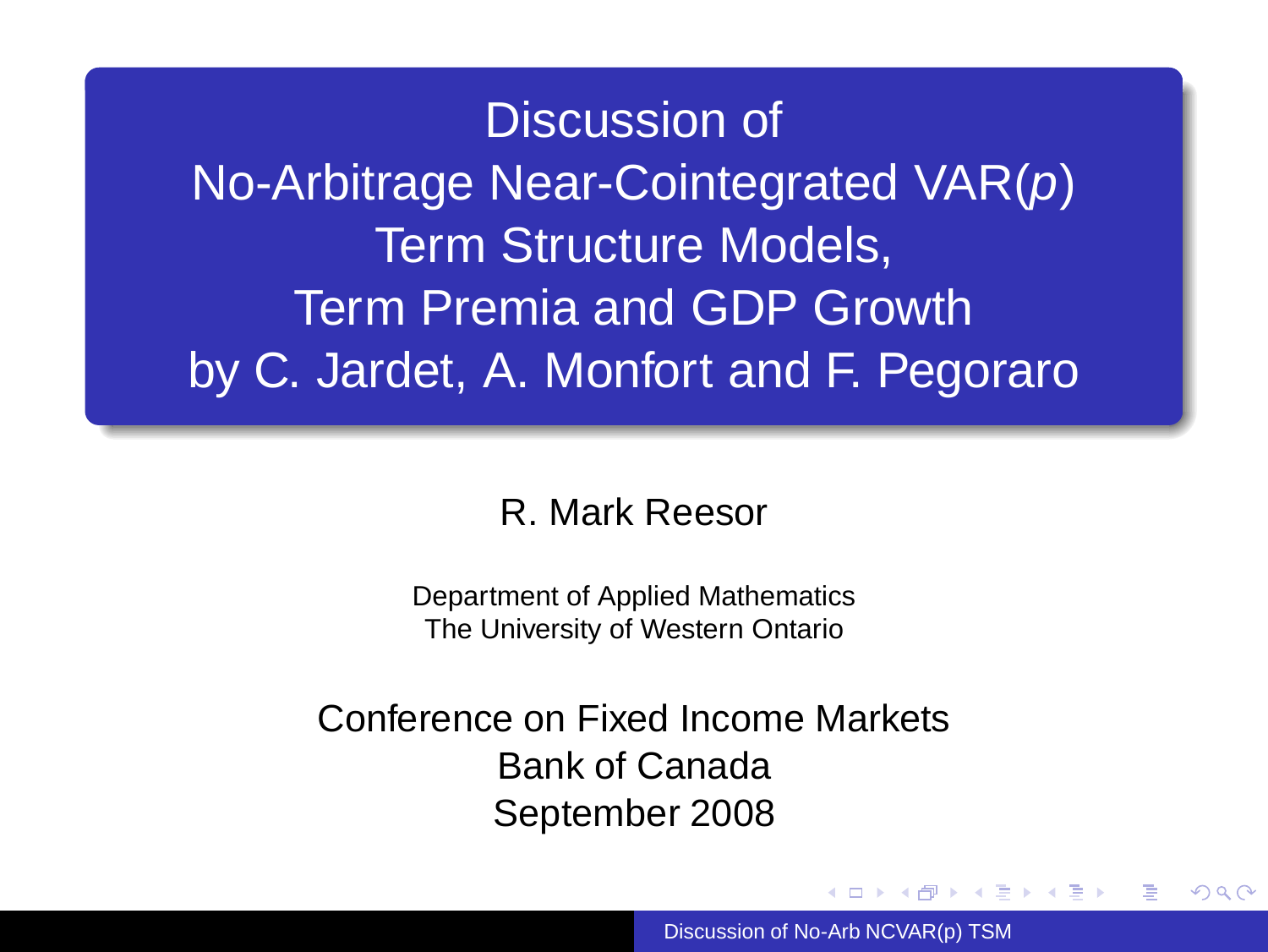- VAR( $p$ ) and CVAR( $p$ ) models.
- Model averaging to get NCVAR(3) model.
- No-Arbitrage NCVAR(3) Affine Term Structure Model.
- **•** Term premia decomposition.
- New Information Response Function—quite useful for investigating the effects of shocks, particular of filtered variables.

4 重 8

→ 走下

 $2Q$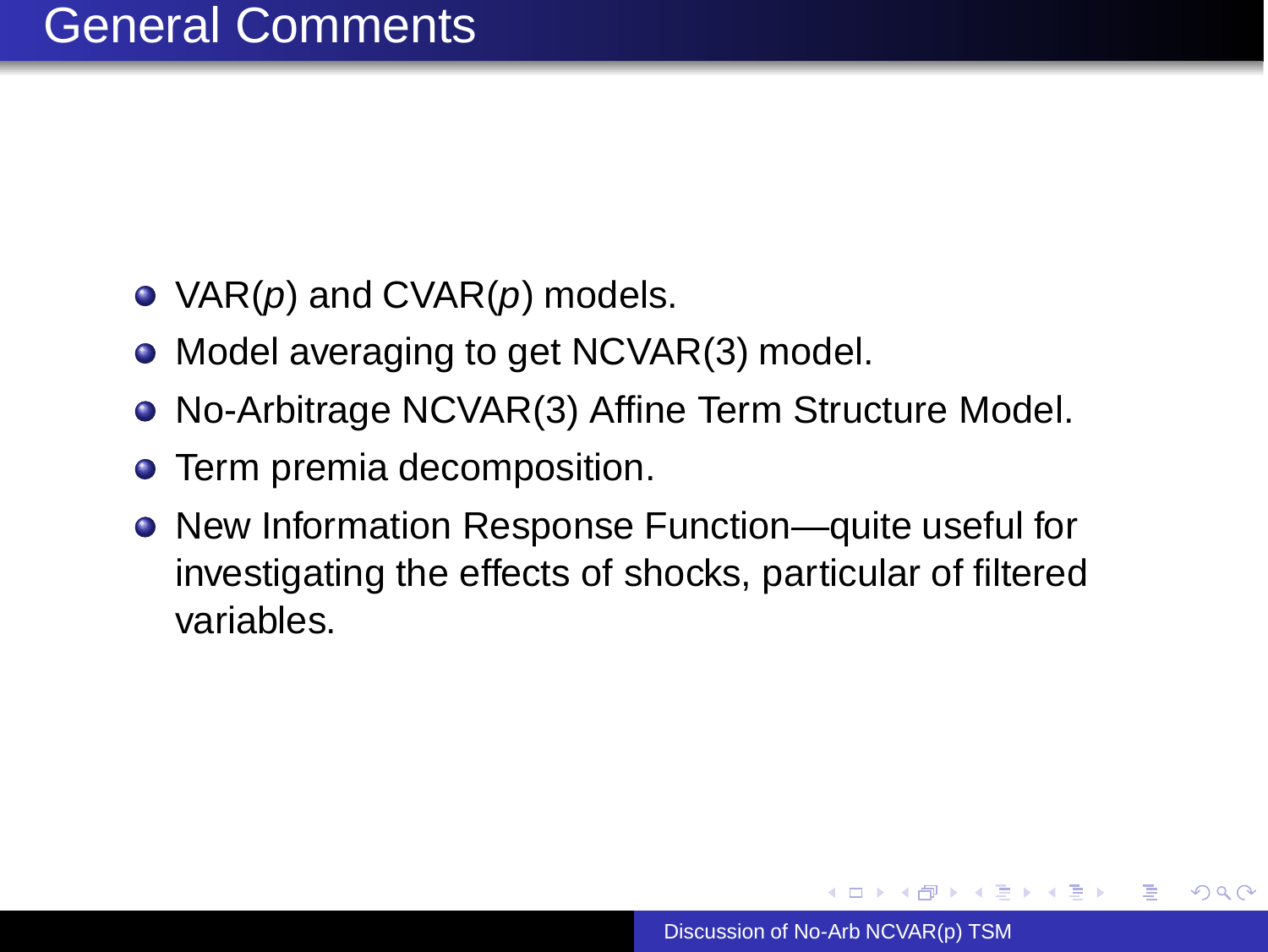#### VAR and CVAR Models

 $\bullet$  The VAR( $p$ ) model is

$$
X_t = \nu + \sum_{j=1}^p \Phi_j X_{t-j} + \varepsilon_t
$$

- $\bullet$   $\varepsilon_t$  are assumed to be iid  $\mathcal{N}(0, \Omega)$ .
- $\bullet$  CVAR( $p$ ) model is a constrained (nested) version of this model with cointegrating relationship given by the spread  $S_t = R_t - r_t.$
- Number of lags  $p=3$  is selected using several criterion.
- Statistical tests validate cointegration relation.
- Validation of assumptions on errors?

**K 何 ▶ ス ヨ ▶** 

つへへ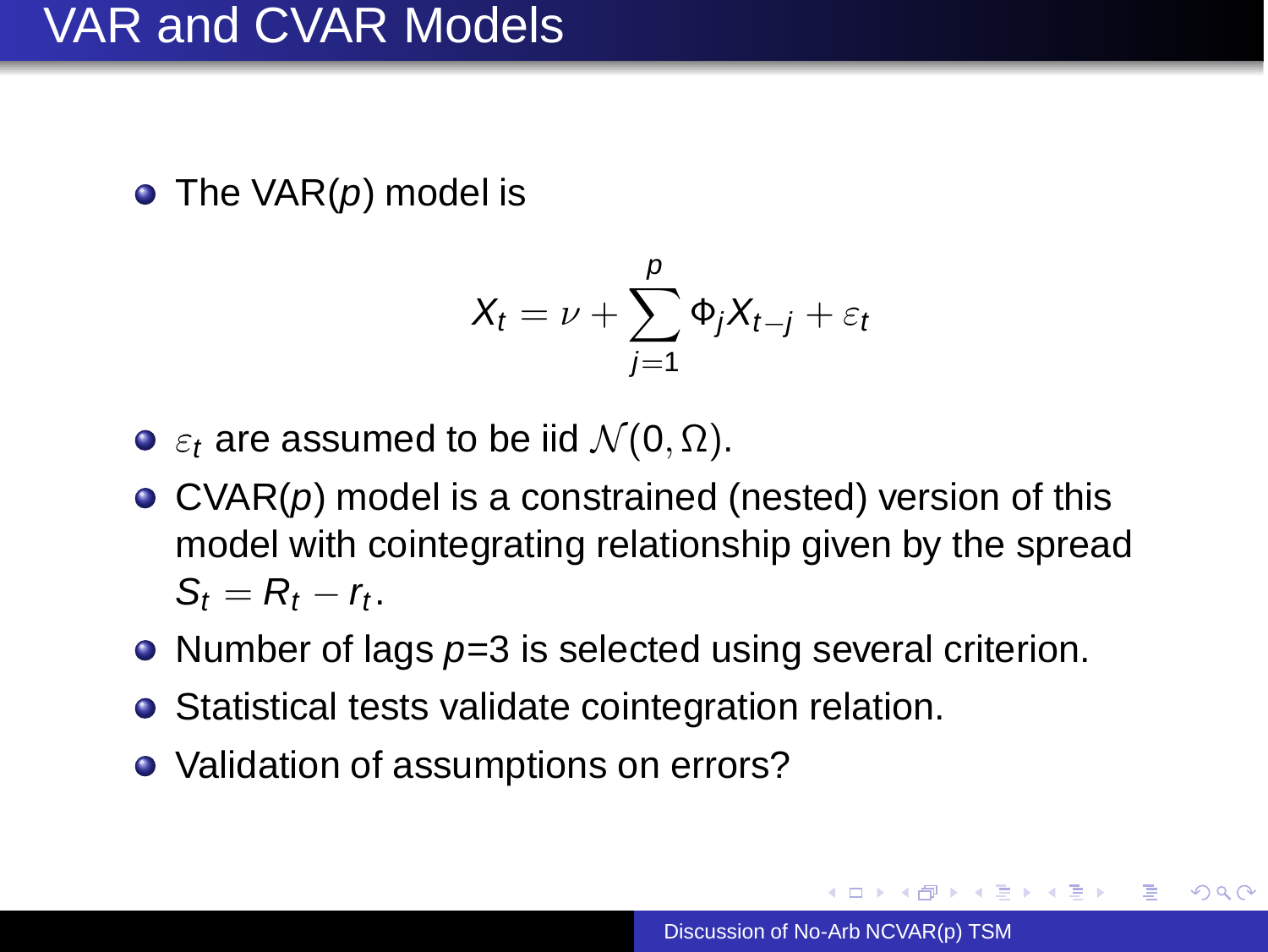# Toy Example — Misspecified Error Distribution

- Examine the effect of a misspecified error distribution on model forecasts.
- Consider the AR(1) model

$$
X_t = FX_{t-1} + \epsilon_t.
$$

• Compute a prediction interval assuming that

$$
\epsilon_{t} \sim \mathcal{N}\left(0,\,Q\right)
$$

• Suppose that true error distribution is a location-scale exponential with cumulative distribution function

$$
F_{\lambda}(x) = \begin{cases} 0 & \text{for } x \leq -\lambda \\ 1 - e^{-\left(\frac{x+\lambda}{\lambda}\right)} & \text{for } x > -\lambda \end{cases}
$$

Note that the mean is zero and with  $\lambda^2 = Q$  this has the same variance as the normal distribution above.

Discussion of No-Arb NCVAR(p) TSM

 $290$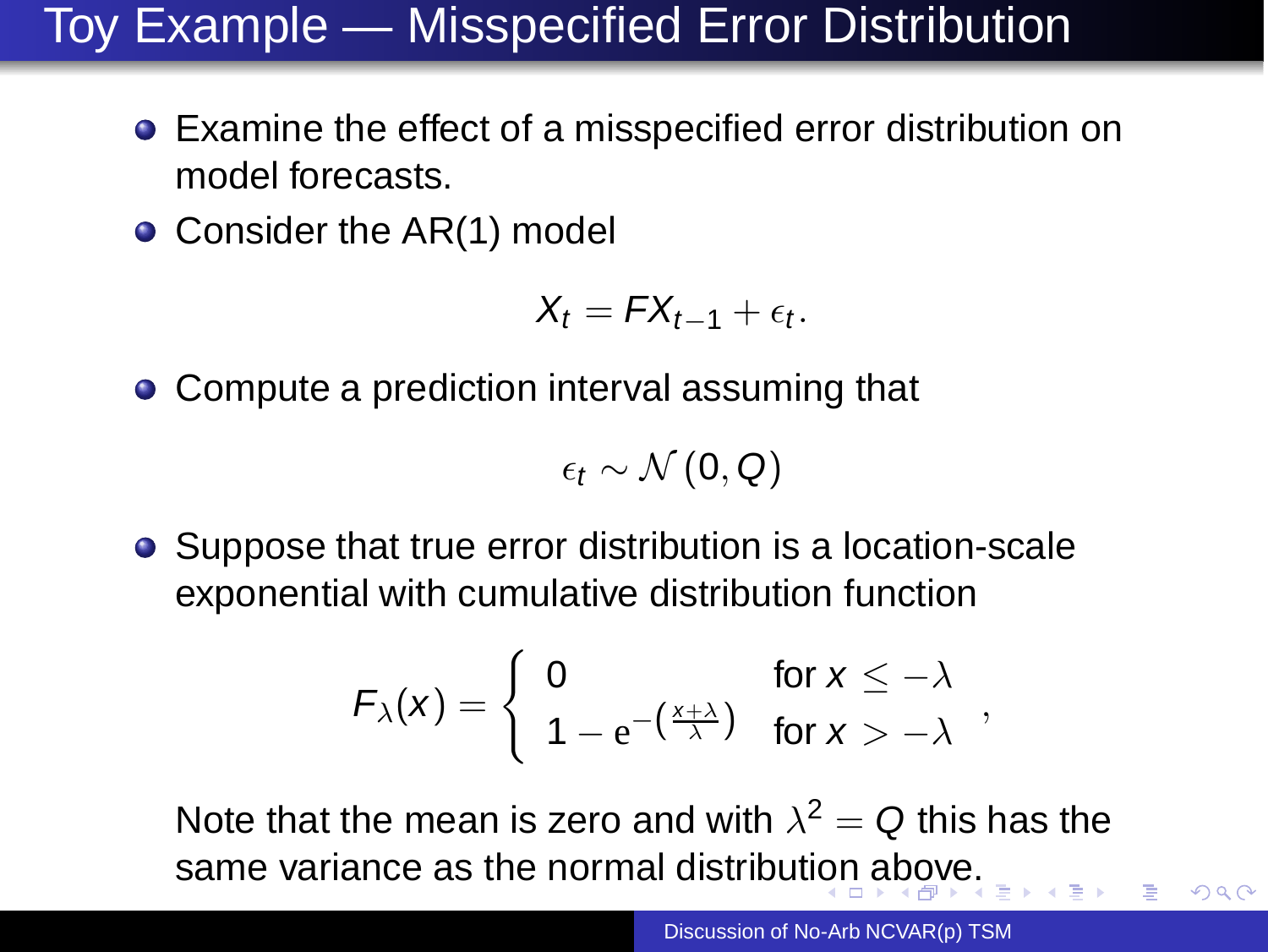# Toy Example — Misspecified Error Distribution

• Under the normality assumption

$$
X_{t+1}|\mathcal{F}_t \sim \mathcal{N}\left(FX_t, \lambda^2\right)
$$

A 95% prediction interval for  $\mathsf{X}_{t+1}|\mathcal{F}_{t}$  is

$$
[FX_t-1.96\lambda, FX_t+1.96\lambda]=[a,b].
$$

● If the errors are from the L-S exponential distribution

$$
\mathbb{P}\left(\left[X_{t+1} < a\right] \bigcup \left[X_{t+1} > b\right] \middle| \mathcal{F}_t\right) = 0.0518.
$$

Missed forecasts always lie above the interval.

 $\triangleright$  4  $\mathbb{B}$   $\triangleright$  .

 $QQ$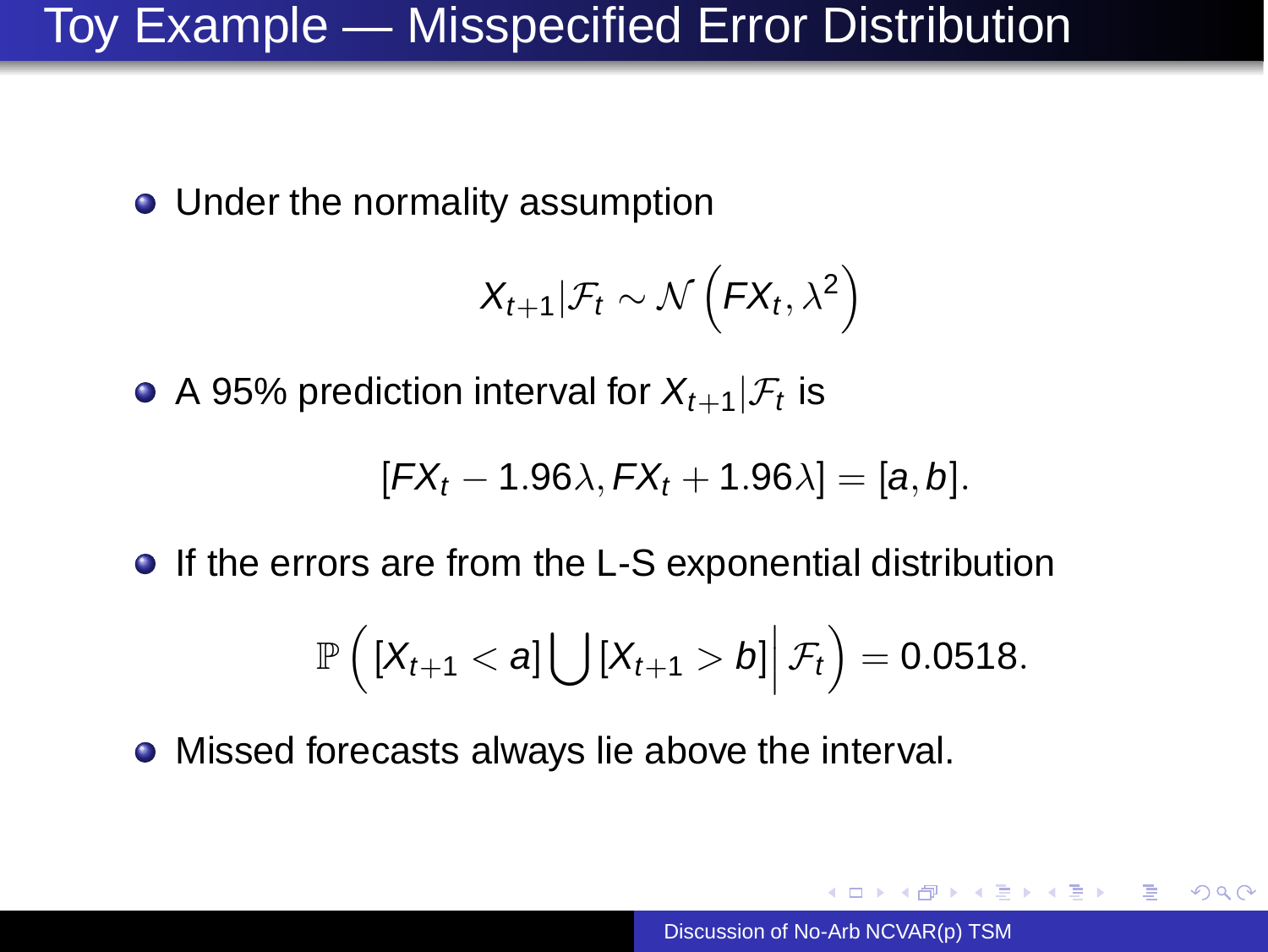# Model Averaging to get NCVAR(3)

 $\bullet$  NCVAR(3) parameters are given by

$$
\theta_{nc}(\lambda) = \lambda \theta_{var} + (1 - \lambda) \theta_{cvar}
$$

for some  $\lambda \in [0,1]$ .

• Selection criteria for  $\lambda$  is to minimise

$$
\sum_{t=1}^T \left[ \tilde{B}_t^*(h) - \hat{B}_t^*(h) \right]^2
$$

- $\tilde{B}^*_t(h)$  is the observed realisation of  $\exp(-r_t-\cdots-r_{t+h-1}).$
- $\hat{B}_{t}^{*}(h)$  is the NCVAR(3) forecast.
	- $\bullet$  an *h*-step ahead forecast.
	- model is a vector autoregression.

イロメ イ押メ イヨメ イヨメー

B

 $QQ$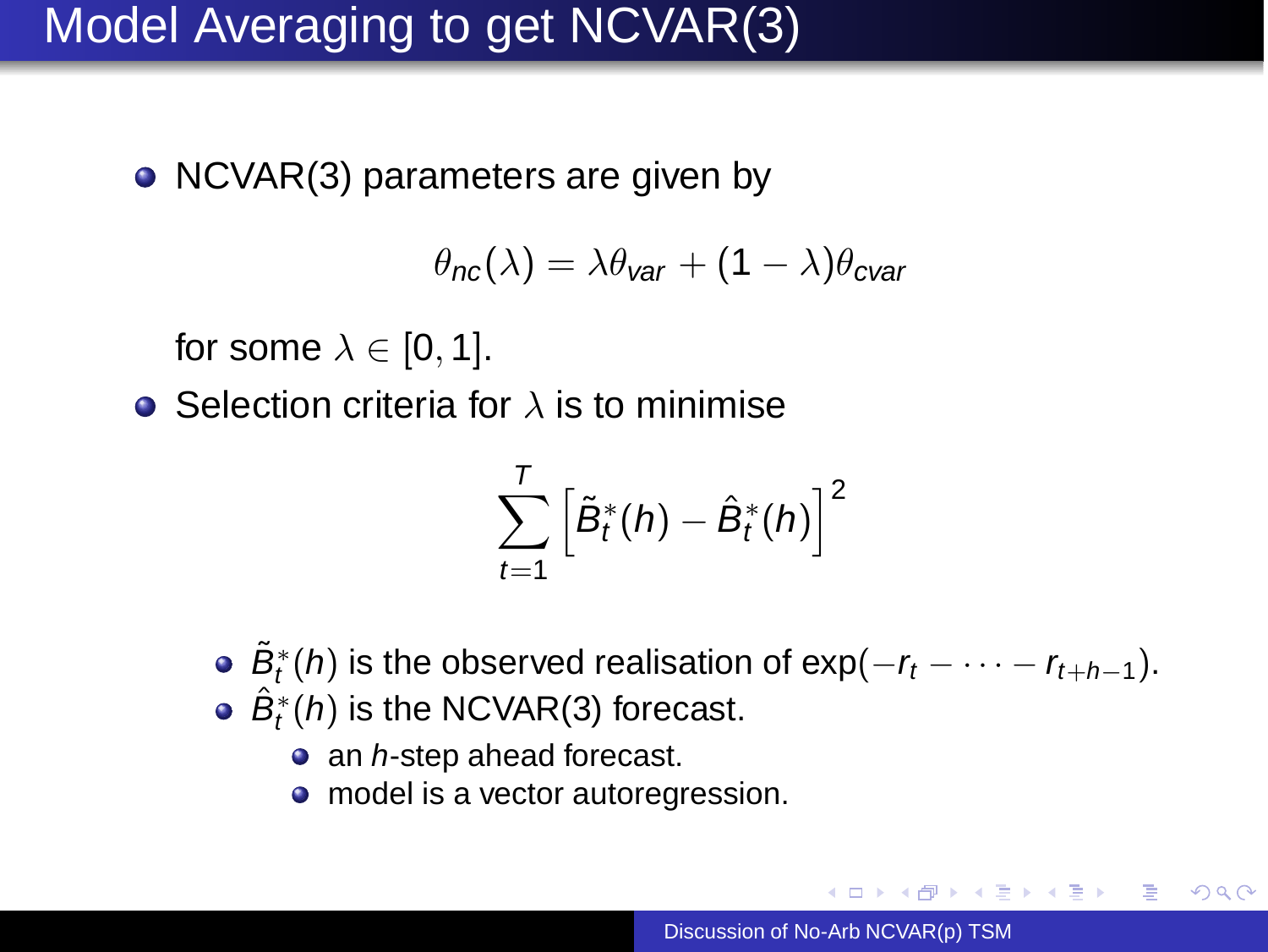## Bruce Hansen's Work on Model Averaging

- Authors cite three of Hansen's papers
	- "Notes and Comments, Least Squares Model Averaging", Econometrica, Volume 75 No. 4, 2007
	- **.** "Least Squares Forecast Averaging", J Econometrics, to appear 2008
	- "Averaging Estimators for Autoregressions with a Near Unit Root", J Econometrics, to appear 2008
- Third paper gives theory and evidence for optimal weights in the case of
	- Univariate autoregressions; and
	- 1-step ahead forecasts.
- **•** Future Work
	- Vector Autoregressions
	- $\bullet$  *k*-step ahead forecasts.
- NCVAR(3) model presented here is strong empirical evidence in favour of Mallows Model Averaging.

重き イ島 約

 $2Q$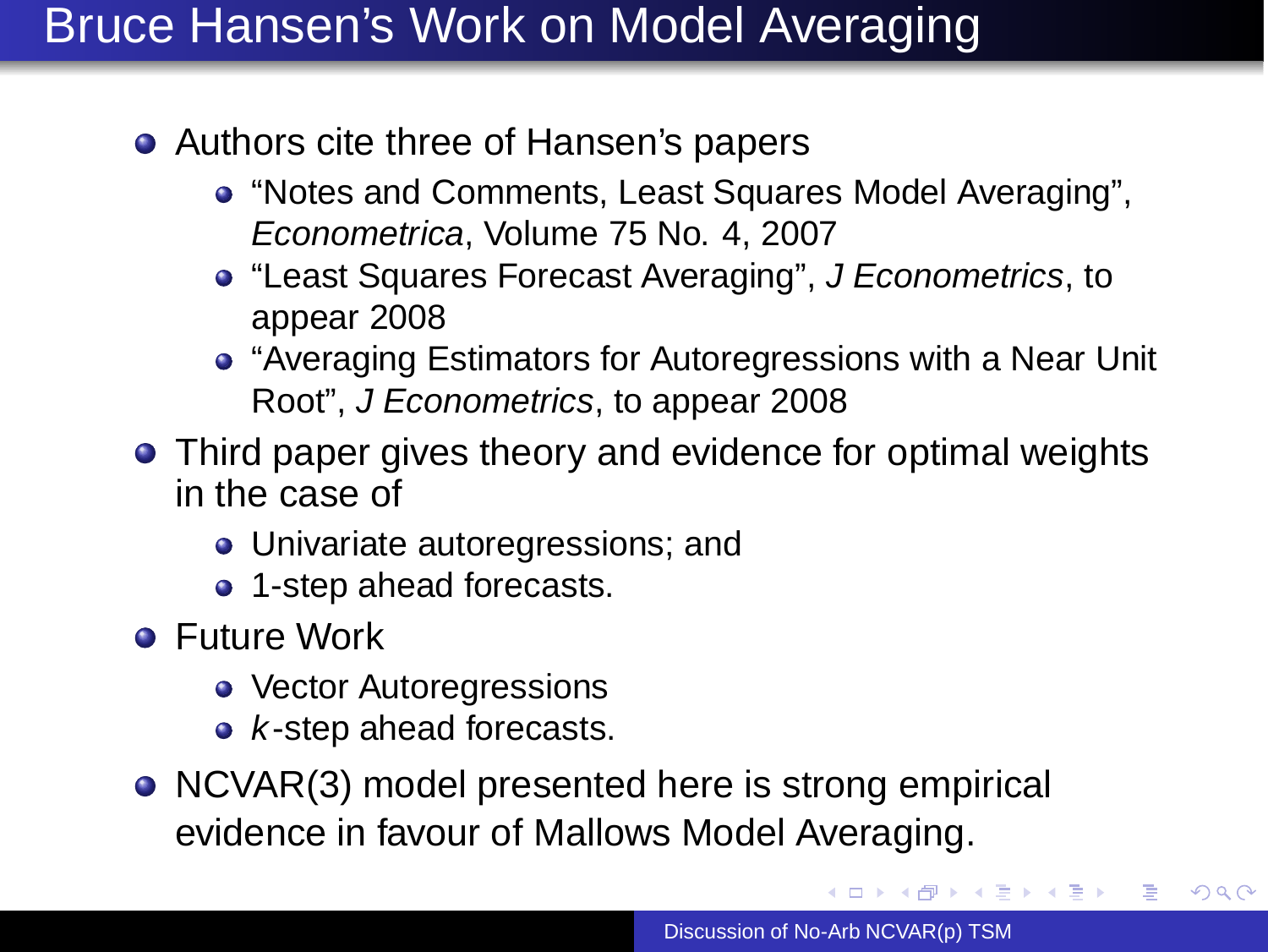- Table 3 (out-of-sample forecasts of  $B_t^*$  $(t<sub>t</sub><sup>*</sup>(h))$ , compute  $\lambda^*$ corresponding to each residual maturity h.
- Question Is there a single choice of  $\lambda$  across all h for which the NCVAR performs well?
- Table 4 (out-of-sample forecasts of the state variables) NCVAR model produces excellent forecasts for  $(r_t, R_t, g_t)$ at all horizons using a single value for  $\lambda = 0.2624$ .

つへへ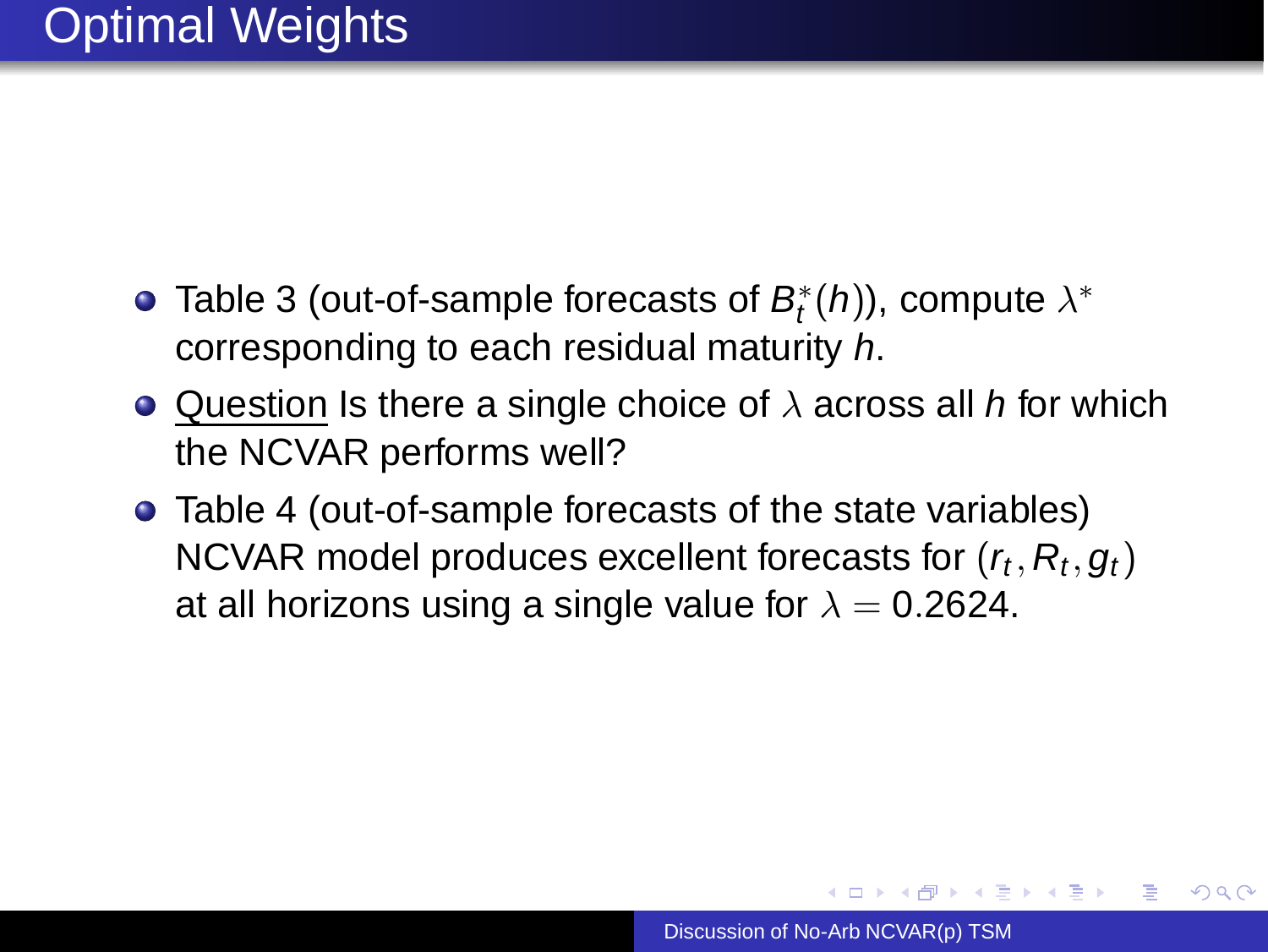### Term Structure Model — In-Sample Fit

**•** Pricing Error

$$
PE_t = \frac{\sum_h \left| \tilde{R}_t(h) - R_t(h) \right|}{H}
$$

- $\tilde{R}_{t}(h)$  is observed yield
- $R_t(h)$  is the model-implied yield
- $\bullet$  H is the number of maturities used to estimate the risk sensitivity parameters.
- This measure ignores any possible maturity effects on the fits of the different models.
- Table 5 gives summary stats of PE across models unclear if there is any significant difference in model fits.

 $\overline{AB}$  )  $\overline{AB}$  )  $\overline{AB}$  )

 $QQ$